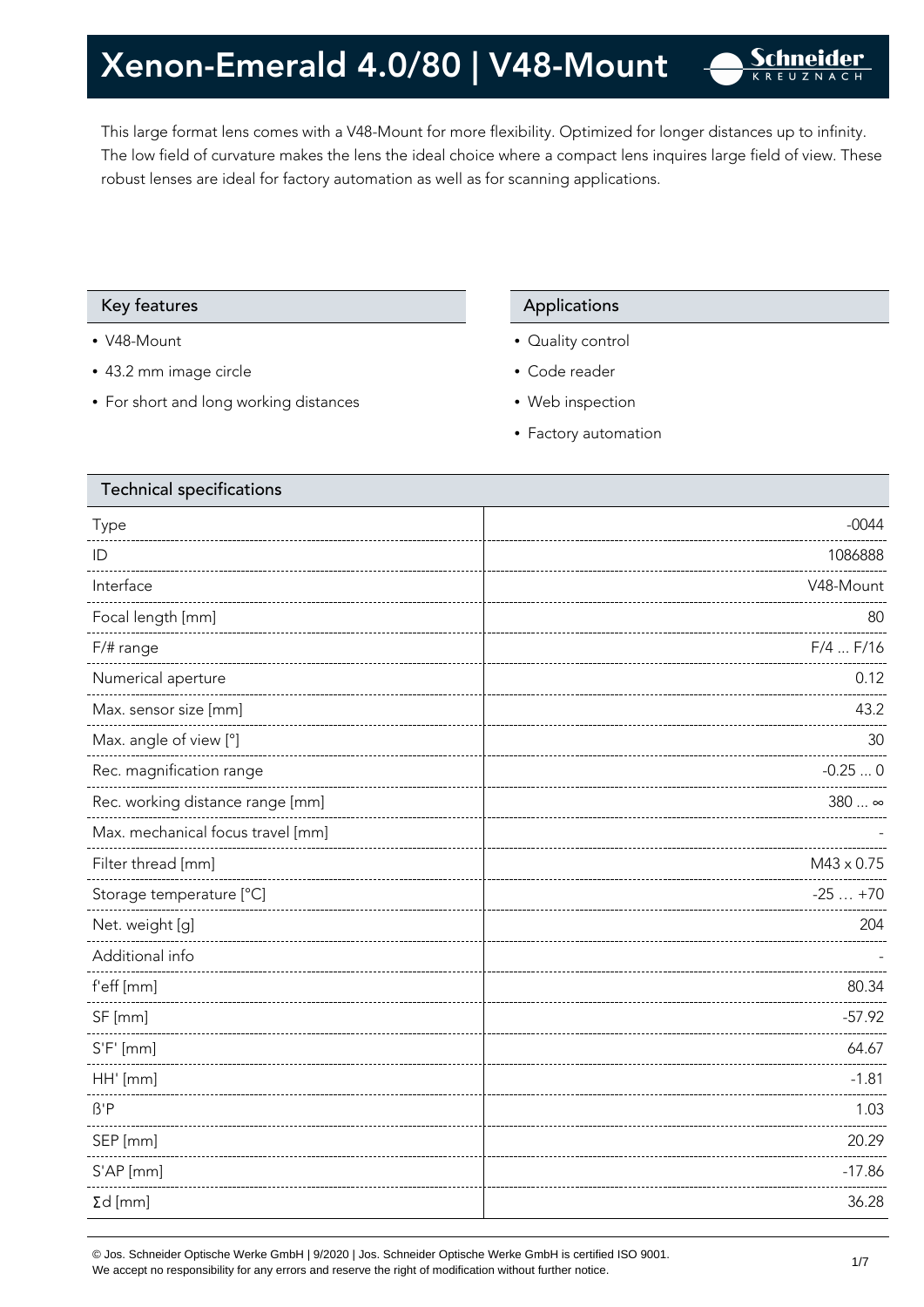

### MTF charts

| Spectrum name    |     |     |     |     |     |     |
|------------------|-----|-----|-----|-----|-----|-----|
| Wavelengths [nm] | 425 | 475 | 525 | 575 | 625 | 675 |
| Rel. weights [%] |     | 16  |     |     |     |     |









 $\mathcal{C}$ 







--- 40 LP/mm, tangential

--- 20 LP/mm, tangential



#### © Jos. Schneider Optische Werke GmbH | 9/2020 | Jos. Schneider Optische Werke GmbH is certified ISO 9001. We accept no responsibility for any errors and reserve the right of modification without further notice.<br>We accept no responsibility for any errors and reserve the right of modification without further notice.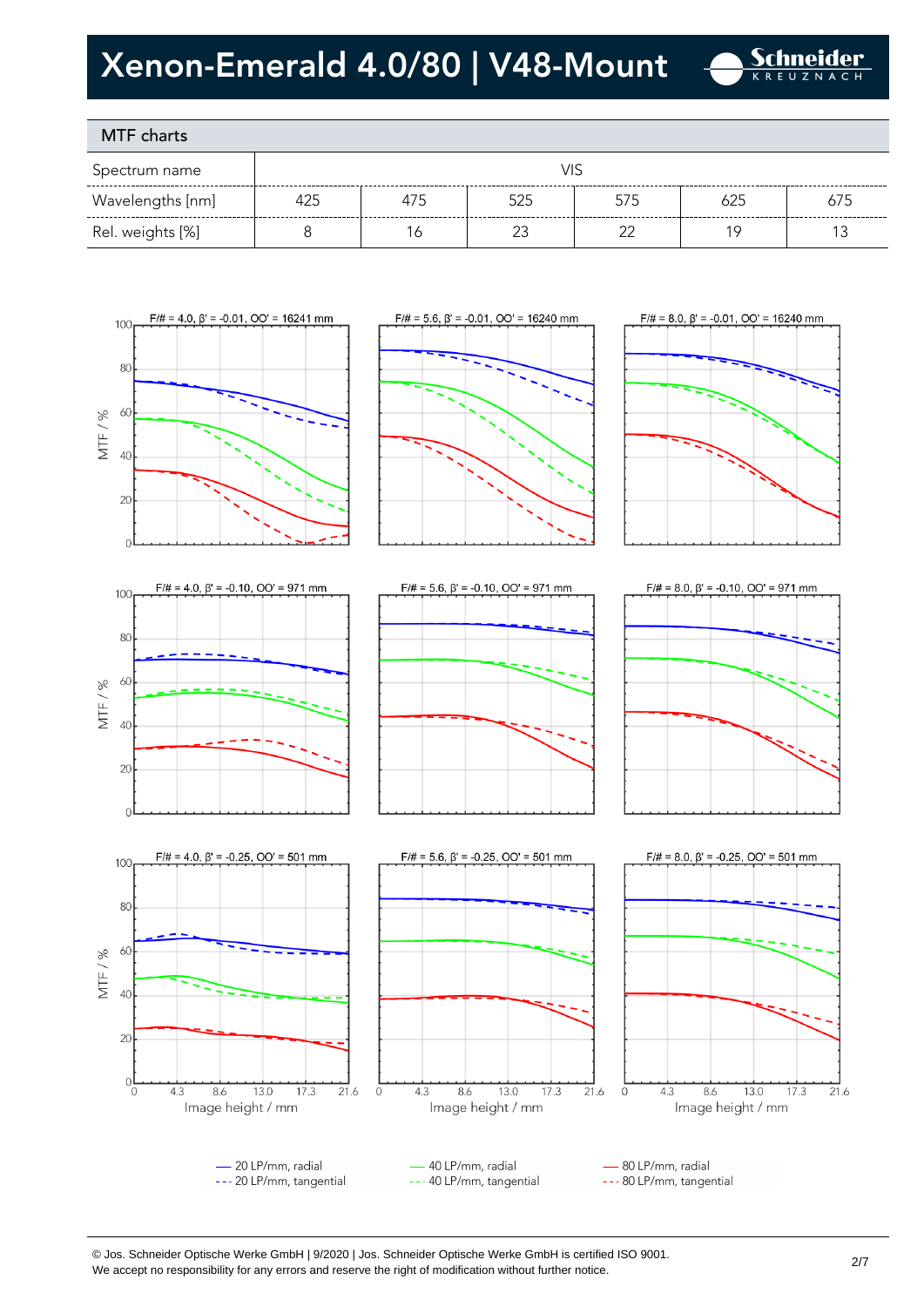

#### Rel. illumination vs. image height



| $- -$ F/# = 4.0, $\beta$ = -0.01         |  |
|------------------------------------------|--|
| $-$ - F/# = 5.6, $\beta$ = -0.01         |  |
| $- -$ F/# = 8.0, $\beta$ = -0.01         |  |
| $\rightarrow$ F/# = 4.0, $\beta$ = -0.10 |  |
| $\rightarrow$ F/# = 5.6, $\beta$ = -0.10 |  |
| $\rightarrow$ F/# = 8.0, $\beta$ = -0.10 |  |
| $F/\ddot{=} = 4.0, \ \beta = -0.25$      |  |
| F/# = 5.6, $\beta$ = -0.25               |  |
| F/# = 8.0, $\beta$ = -0.25               |  |
|                                          |  |

#### Distortion vs. image height



#### Transmittance vs. wavelength



© Jos. Schneider Optische Werke GmbH | 9/2020 | Jos. Schneider Optische Werke GmbH is certified ISO 9001.  $\degree$  Jos. Scrifielder Optiscrie werke Grillom | 9/2020 | Jos. Scrifielder Optiscrie werke Grillom is certified iSO 9001.<br>We accept no responsibility for any errors and reserve the right of modification without further noti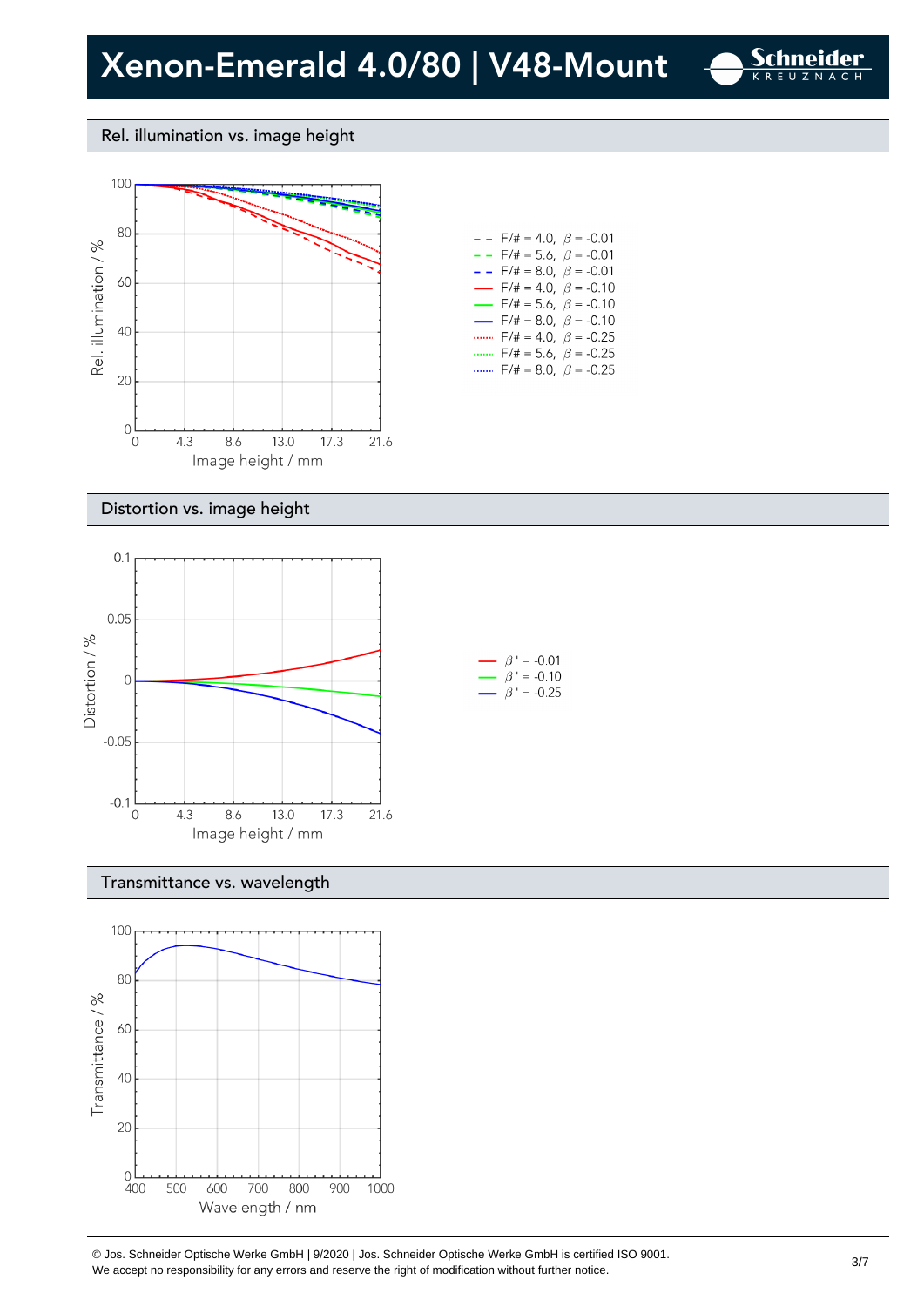

### Technical drawings



standard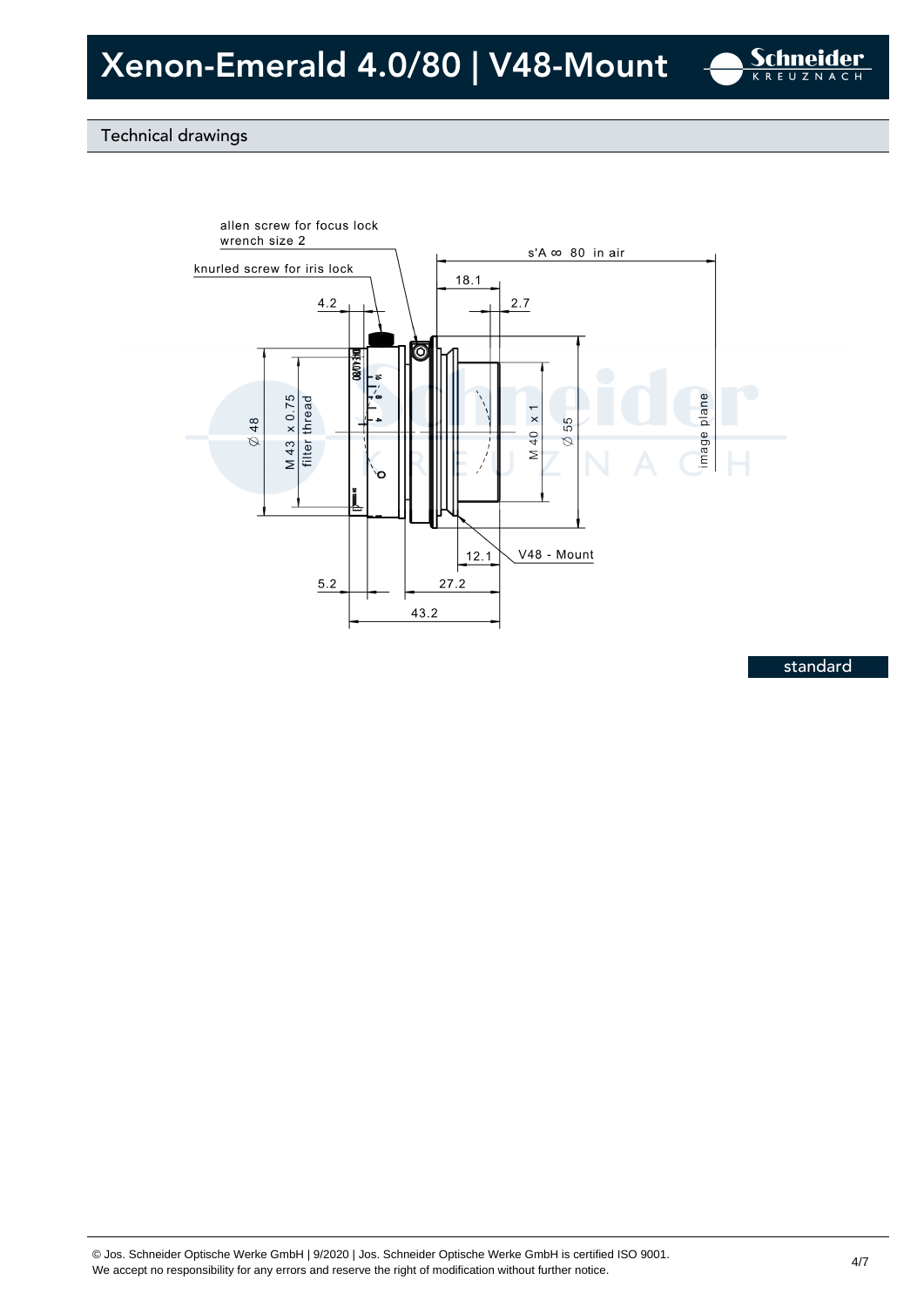| Accessories    | Mount                   | Eff. length      | ID      |
|----------------|-------------------------|------------------|---------|
| Adapter        | V48 / C-Mount           | 8.5 mm           | 1072650 |
|                | V48 / TFL-Mount         | $8.5 \text{ mm}$ | 1098493 |
|                | V48 / M42 $\times$ 0.75 | $8.5 \text{ mm}$ | 1072652 |
|                | $V48 / M42 \times 1$    | $8.5 \text{ mm}$ | 1072660 |
|                | V48 / M58 $\times$ 0.75 | $10 \text{ mm}$  | 1072659 |
| Extension tube | V48 / V48               | $10 \text{ mm}$  | 1072661 |
|                | V48 / V48               | $25 \text{ mm}$  | 1072651 |
|                | V48 / V48               | 50 mm            | 1072662 |